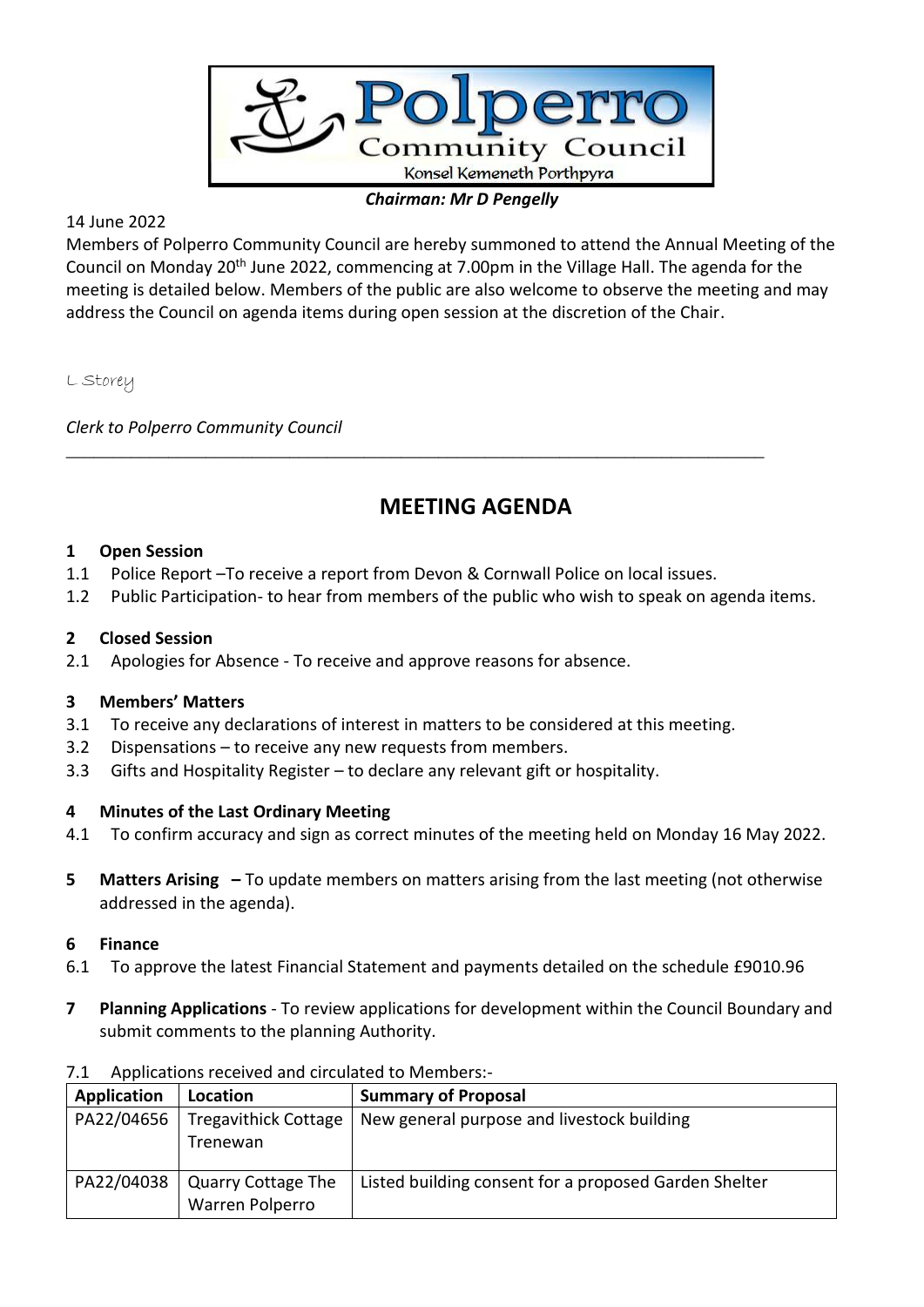| PA22/05193 | The Haven Quay<br>Road                 | Proposed Garden Walling with Guarding together with new<br>shed and hot tub (part retro-spective                                                                                                                                                                                                                                                            |  |
|------------|----------------------------------------|-------------------------------------------------------------------------------------------------------------------------------------------------------------------------------------------------------------------------------------------------------------------------------------------------------------------------------------------------------------|--|
| PA22/05274 | Land At Big Green<br>Polperro Cornwall | Listed Building Consent for refurbishment including new<br>paving, new shelter/stage building, new stepped link to<br>community room balcony, new seat/planter, new riverside<br>promenade, relocation of Celtic cross, remodelling of<br>junction to bridge, relocation of electric cupboard, new street<br>furniture and provision of cafe seating areas. |  |
| PA22/05273 | Land At Big Green<br>Polperro Cornwall | Refurbishment including new paving, new shelter/stage<br>building, new stepped link to community room balcony, new<br>seat/planter, new riverside promenade, relocation of Celtic<br>cross, remodelling of junction to bridge, relocation of electric<br>cupboard, new street furniture and provision of cafe seating<br>areas                              |  |

## **Any applications which are received after the setting of this agenda but which require to be reviewed by the Council at this meeting will be posted on the Council Website.**

7.2 Applications Determined –To report status of Planning Proposals decided by Cornwall Council since the last meeting.

| Application | Location            | Proposal                                   | <b>Status</b> |
|-------------|---------------------|--------------------------------------------|---------------|
| PA22/03504  | Lanhael House       | Replacement of existing debris screen with | Approved      |
|             | Langreek Road       | improved screen providing larger           | 23/5/22       |
|             | Polperro Cornwall   | effective screening area together with new |               |
|             |                     | access steps to working platform and       |               |
|             |                     | stream channel bed.                        |               |
| PA22/01803  | Stonehaven          | Householder application for proposed       | Approved      |
|             | <b>Talland Hill</b> | replacement windows and doors.             | 7/6/22        |
| PA22/01829  | Stonehaven          | Listed Building Consent for Householder    | Approved      |
|             | <b>Talland Hill</b> | application for proposed replacement       | 7/6/22        |
|             |                     | windows and doors.                         |               |

- 7.3 Enforcement matters to be reported from this meeting- To discuss any new potential planning breaches and determine action to be taken.
	- EN22/00583 Land at The Crumplehorne further information sent 13.6.22
	- EN21/01850 (Alleged works not being carried out in accordance with approved plans PA19/05131 - creation of patio area). My investigation is now completed. It was found that the works undertaken fall outside of Permitted Development Rights and did require planning consent. A planning application as now been submitted under PA22/05193 for consideration.
	- EN22/00722 Alleged new roof and addition/modification of windows on street facing side of property within a Conservation Area Morwenna The Coombes
	- EN22/00723 Alleged change of use from agricultural to a recreational sports field for the Seaview Holiday Village Land South Of Seaview Holiday Village Polperro Road
	- EN22/00584. "The property is situated on Quay Road, Polperro. The ground floor window has recently been replaced and as the property falls within the Polperro Conservation Area covered by Article 4, this would have required planning permission. The new windows at the property do not stand out as being different from others in the local area, I can see the owner of this property has made an effort to replace the windows in keeping with other properties in close proximity. Cornwall Council can only take formal enforcement action when significant planning harm has occurred, I do not believe significant harm has taken place. I also recently has a case of